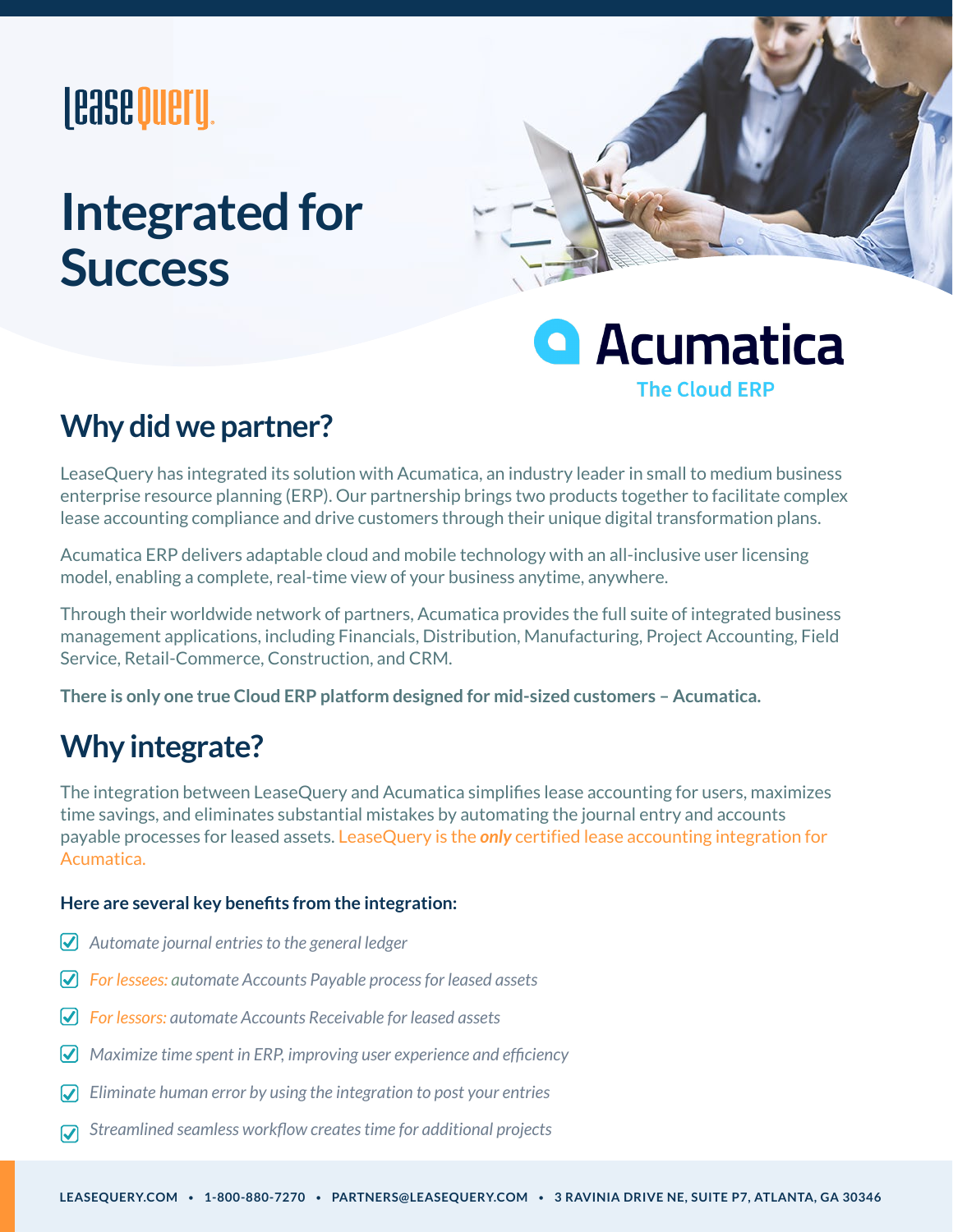#### **Lease Query** + **Q** Acumatica **The Cloud ERP**

## **What's included in the integration?**

With LeaseQuery's integration with Acumatica, LeaseQuery customers are able to send lease data directly to the General Journal and drive the Accounts Payable Process within Acumatica. A user can complete the AP process by transmitting a check run directly into Acumatica. Plus, spot check journal entries for accuracy before formally posting to the General Journal. LeaseQuery's integration v[ia LeaseQuery Connect](https://leasequery.com/connect/) pushes lease data into Acumatica making your transition easier than ever and simplifying the long term management of your leased asset portfolio.

LeaseQuery and Acumatica are integrated for your success! Take advantage of streamlined workflows, less human error and a better user experience for your staff by **[requesting a demo today.](https://leasequery.com/free-demo/)** 

### **About Acumatica**

Financial management software provides businesses with a full suite of accounting functions to track daily financial operations and generate quarterly and annual financial statements. In addition, it provides tools for reporting, analysis, budgeting, and planning.

Designed for companies with complex requirements, yet easy to use in smaller organizations, Acumatica Financial Management software provide a feature-rich accounting suite, fully integrated with Acumatica's Customer Management, Distribution Management, Manufacturing Management, Field Services Management, and Project Accounting product suites.

### **About LeaseQuery**

LeaseQuery helps more than 10,000 accountants and other finance professionals eliminate lease accounting errors through its CPA-approved lease accounting software. It is the first lease accounting software built by accountants for accountants. By providing specialized consulting services in addition to its software solution, LeaseQuery facilitates compliance with the most comprehensive regulatory reform in 40 years for companies across all sectors



**ACE HA...**

ASSET TYPE

**For any questions, please reach out to us at [partners@leasequery.com](mailto:partners@leasequery.com) To request a demo, please visit our website [here.](https://leasequery.com/free-demo/)**